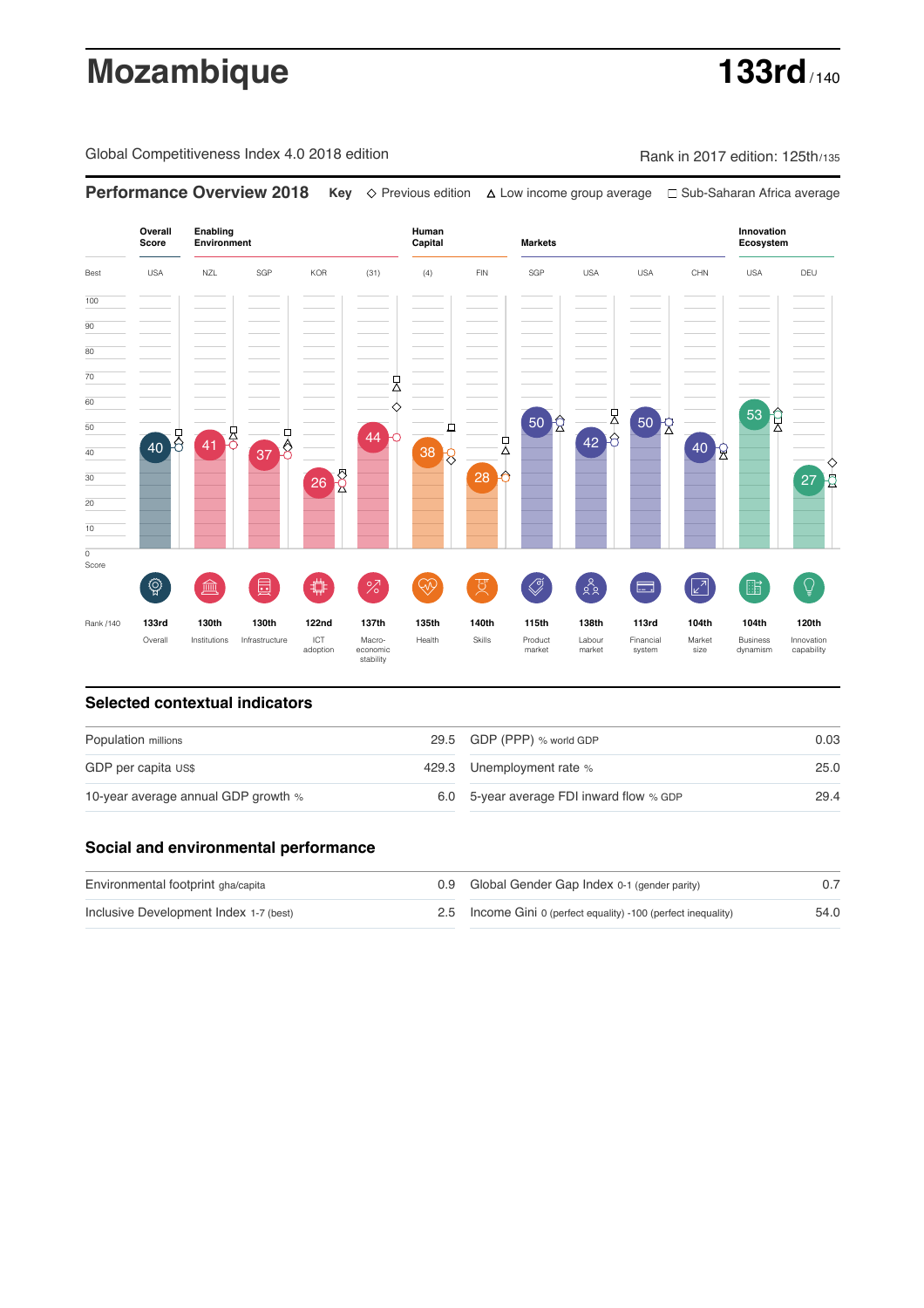# **Mozambique 133rd**/140

| <b>Index Component</b>                                                                   | Value          | Score *                     | Rank/140   | <b>Best Performer</b>       |
|------------------------------------------------------------------------------------------|----------------|-----------------------------|------------|-----------------------------|
| 寙<br>Pillar 1: Institutions 0-100 (best)                                                 |                | 41.2 $\downarrow$           | 130        | <b>New Zealand</b>          |
| Organized crime 1-7 (best)<br>1.01                                                       | 3.2            | 36.9 ↓                      | 132        | Finland                     |
| 1.02 Homicide rate /100,000 pop.                                                         | 3.4            | $90.2 =$                    | 79         | Multiple (9)                |
| 1.03 Terrorism incidence 0 (very high) -100 (no incidence)                               | 96.1           | $96.1$ ↑                    | 114        | Multiple (24)               |
| 1.04 Reliability of police services 1-7 (best)                                           | 2.7            | 28.7 ↓                      | 133        | Finland                     |
| 1.05 Social capital 0-100 (high)                                                         | 48.2           | $48.2 =$                    | 91         | Australia                   |
| 1.06 Budget transparency 0-100 (best)                                                    | 42.3           | $42.3 =$                    | 103        | Multiple (2)                |
| 1.07 Judicial independence 1-7 (best)                                                    | 2.5            | 25.8 ↓                      | 119        | Finland                     |
| 1.08 Efficiency of legal framework in challenging regulations 1-7 (best)                 | 2.6            | 25.9 ↑                      | 119        | Finland                     |
| 1.09 Freedom of the press 0-100 (worst)                                                  | 31.1           | 68.9 ↓                      | 80         | Norway                      |
| 1.10 Burden of government regulation 1-7 (best)                                          | 3.1            | $34.2 \; \downarrow$        | 100        | Singapore                   |
| 1.11 Efficiency of legal framework in settling disputes 1-7 (best)                       | 2.8            | 29.8 ↓                      | 117        | Singapore                   |
| 1.12 E-Participation Index 0-1 (best)                                                    | 0.44           | 44.4 1                      | 107        | Multiple (3)                |
| 1.13 Future orientation of government 1-7 (best)                                         | 2.9            | 32.4 $\uparrow$             | 117        | Singapore                   |
| 1.14 Incidence of corruption 0-100 (best)                                                | 25.0           | 25.0 $\sqrt{ }$             | 129        | New Zealand                 |
| 1.15 Property rights 1-7 (best)                                                          | 3.5            | 41.4 $\sqrt{ }$             | 125        | Finland                     |
| 1.16 Intellectual property protection 1-7 (best)                                         | 3.1            | $34.5 +$                    | 132        | Finland                     |
| 1.17 Quality of land administration 0-30 (best)                                          | 9.5            | $31.7 =$                    | 107        | Singapore                   |
| 1.18 Strength of auditing and reporting standards 1-7 (best)                             | 3.3            | 38.2 ↑                      | 133        | Finland                     |
| 1.19 Conflict of interest regulation 0-10 (best)                                         | 5.3            | $53.0 =$                    | 84         | Multiple (2)                |
| 1.20 Shareholder governance 0-10 (best)                                                  | 3.0            | $30.0 =$                    | 131        | Kazakhstan                  |
| 員<br>Pillar 2: Infrastructure 0-100 (best)                                               |                | $37.3 +$                    | 130        | Singapore                   |
| 2.01 Road connectivity index 0-100 (best)                                                | 56.2           | $56.2 =$                    | 84         | <b>United States</b>        |
| 2.02 Quality of roads 1-7 (best)                                                         | 2.4            | 22.8 $\sqrt{ }$             | 133        | Singapore                   |
| 2.03 Railroad density km of roads/square km                                              | 3.9            | $9.7 =$                     | 77         | Multiple (20)               |
| 2.04 Efficiency of train services 1-7 (best)                                             | 2.5            | 24.8 ↑                      | 96         | Switzerland                 |
| 2.05 Airport connectivity score                                                          | 2,267.5        | 18.9 $\sqrt{ }$             | 125        | Multiple (8)                |
| 2.06 Efficiency of air transport services 1-7 (best)                                     | 2.7            | 29.0 ↓                      | 136        | Singapore                   |
| 2.07 Liner Shipping Connectivity Index 0-157.1 (best)                                    | 9.3            | 9.3 $\downarrow$            | 87         | Multiple (4)                |
| 2.08 Efficiency of seaport services 1-7 (best)                                           | 2.9            | $31.7$ 1                    | 112        | Singapore                   |
| 2.09 Electrification rate % pop.                                                         | 28.6           | 28.6 ↓                      | 131        | Multiple (66)               |
| 2.10 Electric power transmission and distribution losses % output                        | 19.3           | 84.1 $\sqrt{ }$             | 113        | Multiple (9)                |
| 2.11 Exposure to unsafe drinking water % pop.                                            | 44.7           | 56.4 $\uparrow$             | 135        | Multiple (23)               |
| 2.12 Reliability of water supply 1-7 (best)                                              | 2.7            | 28.1 $\sqrt{ }$             | 125        | Switzerland                 |
| O<br>Pillar 3: ICT adoption 0-100 (best)                                                 |                | 26.3 $\sqrt{ }$             | 122        | Korea, Rep.                 |
| 3.01 Mobile-cellular telephone subscriptions /100 pop.                                   | 40.0           | 33.4 $\sqrt{ }$             | 139        | Multiple (68)               |
| 3.02 Mobile-broadband subscriptions /100 pop.                                            | 25.7           | n/a                         | 117        | <b>United Arab Emirates</b> |
| 3.03 Fixed-broadband Internet subscriptions /100 pop.                                    | 0.1            | $0.3 \downarrow$            | 130        | Switzerland                 |
| 3.04 Fibre Internet subscriptions /100 pop.                                              | 0.0            | n/a                         | 102        | Korea, Rep.                 |
| 3.05 Internet users % pop.                                                               | 17.5           | 17.5 ↑                      | 124        | Iceland                     |
| ℅<br>Pillar 4: Macroeconomic stability 0-100 (best)                                      | $\overline{a}$ | 44.5 ↓                      | 137        | Multiple (31)               |
| 4.01 Inflation annual % change                                                           | 17.3           | 63.1 $\sqrt{ }$             | 136        | Multiple (74)               |
| 4.02 Debt dynamics 0-100 (best)                                                          | 25.9           | $25.9 +$                    | 139        | Multiple (36)               |
| Qv<br>Pillar 5: Health 0-100 (best)                                                      |                | 37.7 ↑                      | 135        | Multiple (4)                |
| 5.01 Healthy life expectancy years                                                       | 52.1           | 37.7 1                      | 134        | Multiple (4)                |
| 섯                                                                                        | $\overline{a}$ | 28.2 $\downarrow$           | 140        | Finland                     |
| Pillar 6: Skills 0-100 (best)                                                            |                |                             |            |                             |
| 6.01 Mean years of schooling Years                                                       | 2.1<br>2.9     | $14.0 =$<br>31.6 $\sqrt{ }$ | 136<br>136 | Finland<br>Switzerland      |
| 6.02 Extent of staff training 1-7 (best)                                                 | 3.0            | 33.7 $\sqrt{ }$             | 135        | Switzerland                 |
| 6.03 Quality of vocational training 1-7 (best)                                           |                |                             |            |                             |
| 6.04 Skillset of graduates 1-7 (best)<br>6.05 Digital skills among population 1-7 (best) | 2.8<br>2.8     | $30.4 +$<br>29.8 ↓          | 138<br>137 | Switzerland<br>Sweden       |
| 6.06 Ease of finding skilled employees 1-7 (best)                                        | 3.3            | $38.4 \; \downarrow$        | 128        | <b>United States</b>        |
| 6.07 School life expectancy Years                                                        | 9.7            | $53.7 =$                    | 123        | Multiple (9)                |
| 6.08 Critical thinking in teaching 1-7 (best)                                            | 2.5            | 24.9 ↓                      | 128        | <b>United States</b>        |
| 6.09 Pupil-to-teacher ratio in primary education Ratio                                   | 54.7           | 0.0                         | 134        | Multiple (6)                |